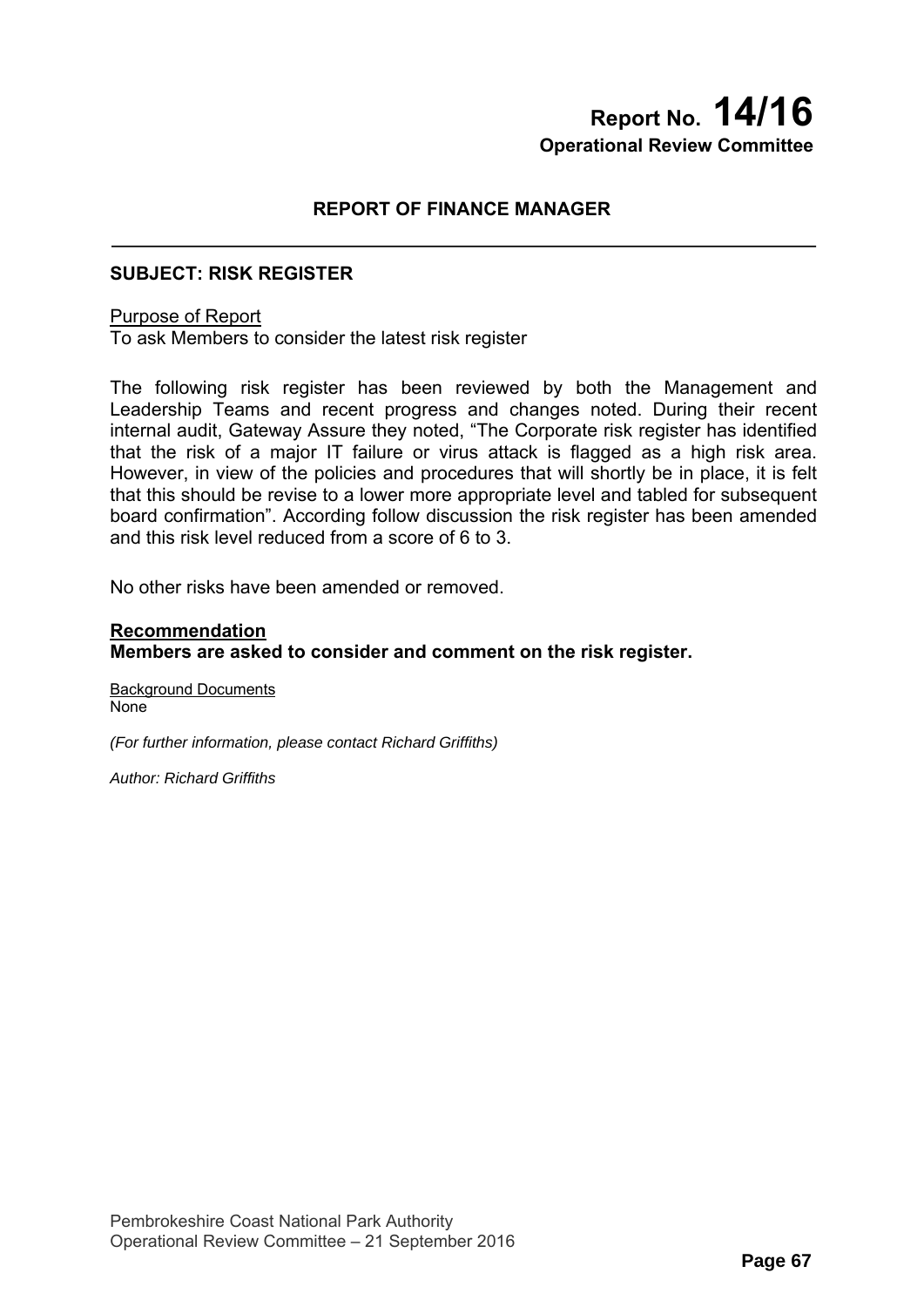|                | r Civr A - AO HIONITT NON NEODTEN - JUNE 2010                                                                          |                         |                             |                                    |                       |                   |             |                                                                                                    |                                                                           |                                                                                                                          |
|----------------|------------------------------------------------------------------------------------------------------------------------|-------------------------|-----------------------------|------------------------------------|-----------------------|-------------------|-------------|----------------------------------------------------------------------------------------------------|---------------------------------------------------------------------------|--------------------------------------------------------------------------------------------------------------------------|
|                | <b>RISK</b>                                                                                                            | <b>ihood</b><br>Likel-  | Impact                      | Current<br>Level<br>Risk           | <b>Target</b><br>Risk | this qtr<br>Trend | <b>Type</b> | <b>Mitigation</b>                                                                                  | Control/ monitoring                                                       | <b>Progress Update</b>                                                                                                   |
| $\mathbf{1}$   | Risk of significant reduction<br>of funding from WG, other<br>public sector funders, or<br>grant schemes               | $\boxed{3}$<br>Probable | Severe <sub>(3)</sub>       | $\widehat{\mathbf{e}}$<br>ies<br>E | Med (4)               |                   | Strategic   | Planned cost reduction,<br>budget planning, increase<br>local income and other<br>external funding | Budget management &<br>project financial planning capital then received.  | Advised to plan on 10%<br>reduction, but settlement<br>was 6%. Additional £105k<br>Difficult to plan for<br>medium term. |
|                | Risk of failing to comply<br>with new legislation -<br>2 Future Generations Act<br>Planning Act Environment<br>Act etc | Unlikely (1)            | $\overline{2}$<br>Moderate  | Low(2)                             | Low(2)                |                   | Strategic   | Monitor legislation Liaise<br>with WLGA, WAO, other<br>NPAs, etc                                   | Involved as Early<br>Adopter, monitor<br>progress of other<br>authorities | Corporate Plan prepared to<br>fit with Future Generations<br>Well-being Goals.                                           |
| $\overline{3}$ | Risk of failing to comply<br>with current legislation                                                                  | Unlikely (1)            | $\widetilde{c}$<br>Moderate | Low(2)                             | Low(2)                |                   | Strategic   | Policies in place,<br>assessment by WAO,<br>reporting to review<br>committees                      | Performance reports to<br>Members, monitoring<br>legislation              | Annual Improvement<br><b>Report from WAO</b><br>indicates only one proposal<br>for further improvement                   |
| $\overline{a}$ | Failure to comply with new<br>Welsh Language Standards                                                                 | Unlikely (1)            | $\overline{2}$<br>Moderate  | Low(2)                             | Low(2)                |                   | Strategic   | Compliance notice sets out   Language working group<br>standards                                   | progress reports to CMT                                                   | Two appeals submitted                                                                                                    |

#### **PCNPA ‐ AUTHORITY RISK REGISTER ‐ June 2016**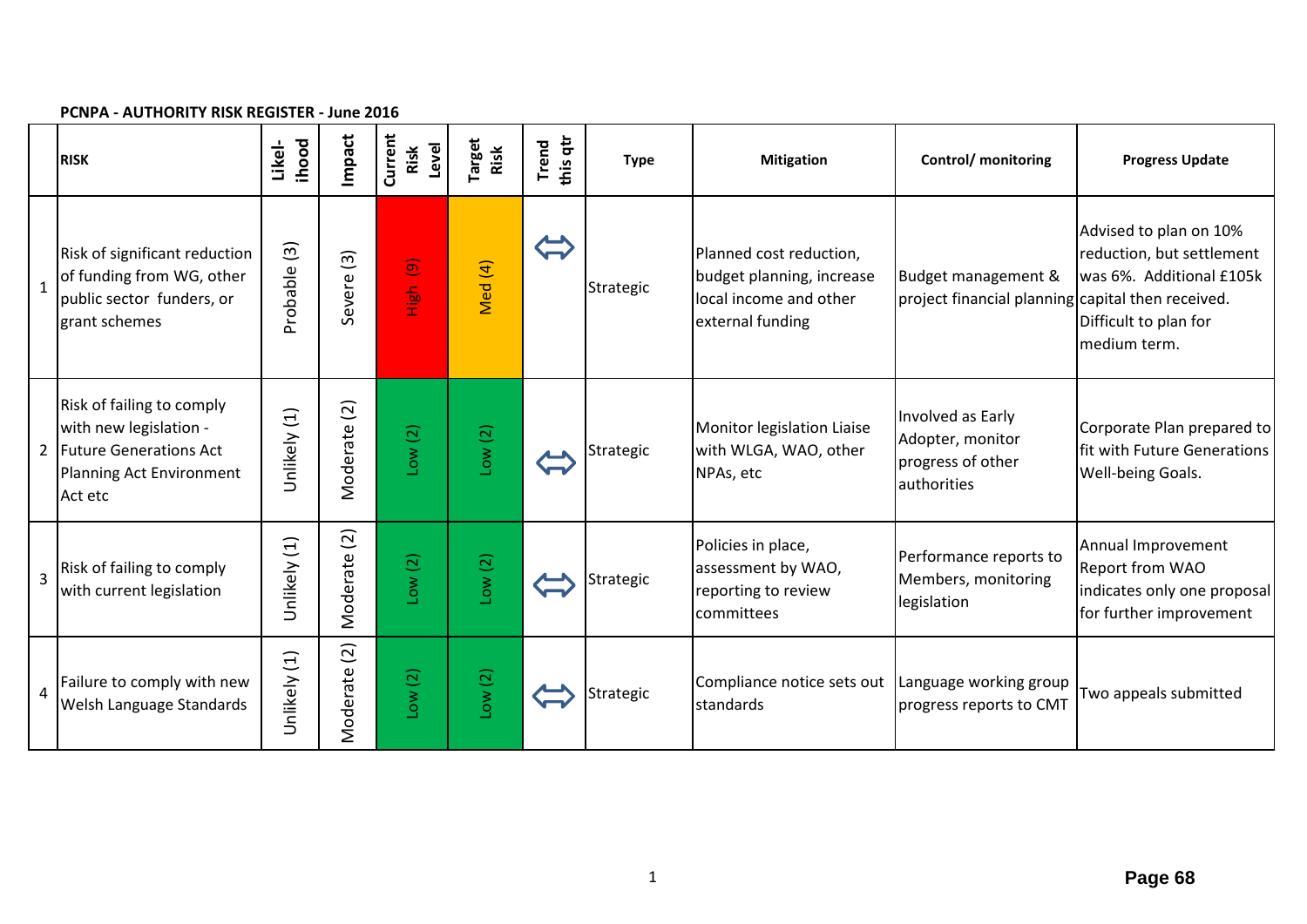|                | <b>RISK</b>                                                                                             | ihood<br>Likel-         | Impact                     | Current<br>Level<br>Risk     | <b>Target</b><br>Risk | this qtr<br><b>Trend</b> | <b>Type</b>               | <b>Mitigation</b>                                                        | Control/ monitoring                                                                         | <b>Progress Update</b>                                                                                  |
|----------------|---------------------------------------------------------------------------------------------------------|-------------------------|----------------------------|------------------------------|-----------------------|--------------------------|---------------------------|--------------------------------------------------------------------------|---------------------------------------------------------------------------------------------|---------------------------------------------------------------------------------------------------------|
| 5              | <b>Risk of Review of</b><br>Designated Landscape<br>recommendations<br>impacting on service<br>delivery | $(2)$<br>Possible       | $\overline{c}$<br>Moderate | Vled (4)                     | Low(2)                |                          | Strategic/oper<br>ational | To be determined                                                         | To be determined                                                                            | Senior staff working with<br>Designated Landscapes<br><b>Working Party</b>                              |
| 6              | Failure to meet diversity<br>requirements in Authority<br>Membership                                    | $\boxed{2}$<br>Possible | $\overline{a}$<br>Moderate | Vled (4)                     | Low(2)                |                          | Strategic                 | Introduce mentoring for<br>potential members                             | Report to WG                                                                                | 3 mentees have<br>commenced training                                                                    |
| $\overline{7}$ | Risk of failing to meet WG<br>policy requirements                                                       | Unlikely<br>$\Xi$       | Moderate<br>$\widehat{2}$  | Low(2)                       | Low(2)                |                          | Strategic                 | Regular liaison with WG,<br><b>WLGA and NPW</b>                          | Monitor policy changes                                                                      | No recent changes                                                                                       |
| 8              | Risk of failing to maintain<br>high levels of governance                                                | Unlikely (1)            | $\overline{2}$<br>Moderate | Low(2)                       | Low(2)                |                          | Strategic                 | Member & officer training,<br>Members' Charter, register<br>of interests | No negative audit<br>reports from WAO &<br>internal audit or<br>ombudsman<br>investigations | Members' development<br>strategy approved by NPA.<br>Ten Members' self<br>assessments now<br>completed. |
| $\mathsf{q}$   | Risk of NPA activities having<br>a negative impact on socio-<br>economic well-being of the<br>larea     | $\Xi$<br>Unlikely       | Moderate (2)               | $\overline{\text{C}}$<br>Low | Low(2)                |                          | Strategic                 | Consultation & liaison on<br>LDP review and other new<br>policies        | Membership of PSB,<br>liasion with Pembs<br>Tourism and other<br>groups                     | Action plan approved.                                                                                   |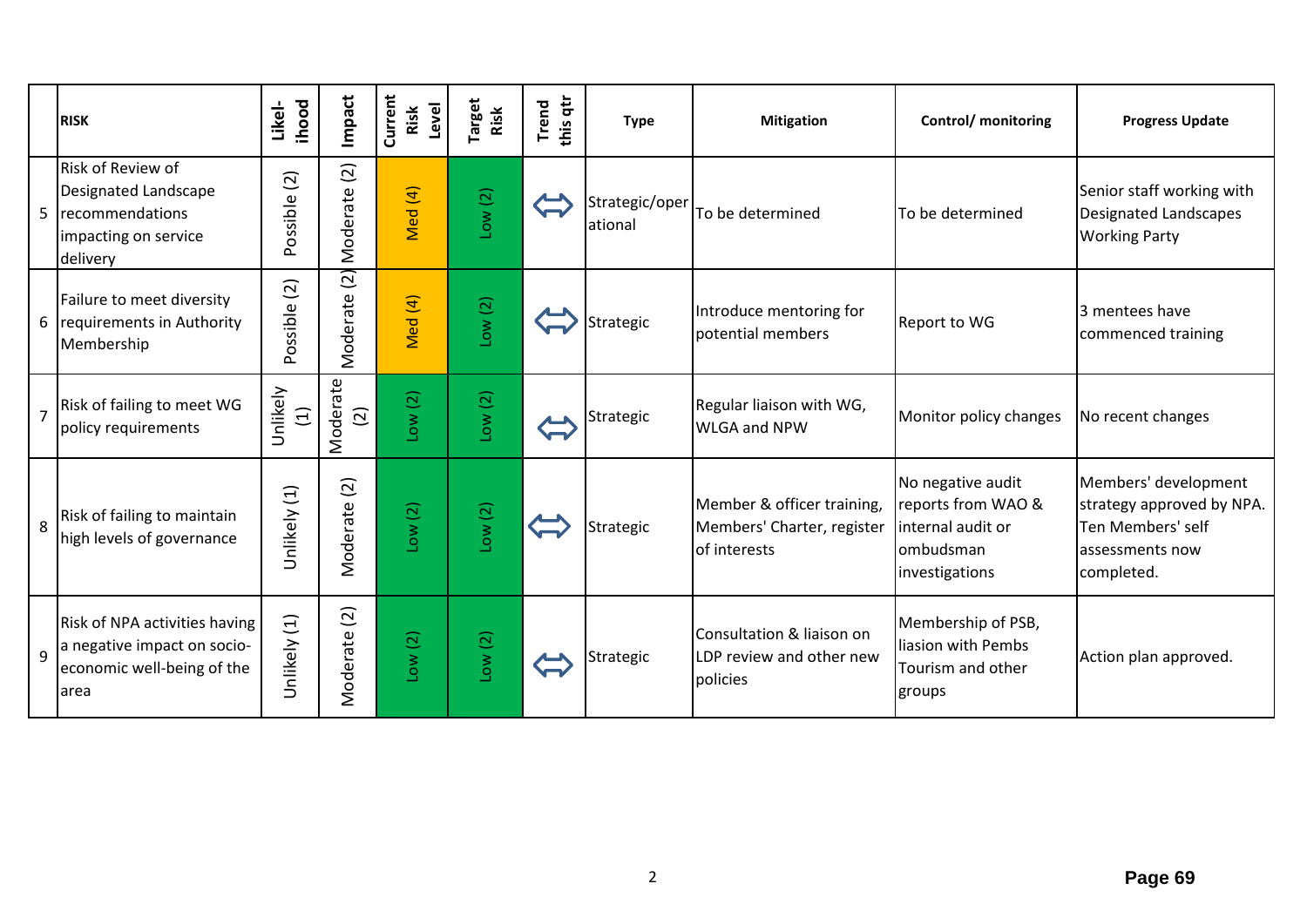|    | <b>RISK</b>                                                         | ihood<br>Likel-         | Impact                      | Current<br>Level<br>Risk | <b>Target</b><br>Risk | this qtr<br>Trend | <b>Type</b> | <b>Mitigation</b>                                                                                                            | Control/ monitoring                                                                                                       | <b>Progress Update</b>                                                                      |
|----|---------------------------------------------------------------------|-------------------------|-----------------------------|--------------------------|-----------------------|-------------------|-------------|------------------------------------------------------------------------------------------------------------------------------|---------------------------------------------------------------------------------------------------------------------------|---------------------------------------------------------------------------------------------|
|    | Risk of poor partner<br>10 relationships affecting joint<br>working | Unlikely (1)            | $\widetilde{c}$<br>Moderate | Low(2)                   | Low(2)                |                   | Strategic   | Many examples of<br>joint/shared working in<br>place. Discussions with<br>PCC, NRW and other NPAs<br>to review opportunities | Reporting to NPA and<br>Minister                                                                                          | Greater involvement with<br>PSB on Future Generations<br>and other matters.                 |
| 11 | Risk of long term impact<br>from climate change                     | Possible<br>$\boxed{2}$ | Moderate<br>$\widetilde{2}$ | Med (4)                  | Med (4)               |                   | Strategic   | <b>Build mitigation into NPMP</b><br>and other policies                                                                      | Monitor impact                                                                                                            | No recent changes                                                                           |
|    | Risk of disease or invasive<br>12 species damaging<br>biodiversity  | Possible (2)            | Moderate<br>$\overline{c}$  | Med (4)                  | Med (4)               |                   | Strategic   | <b>NPA has limited</b><br>impact/control outside own Monitor<br>property                                                     |                                                                                                                           | INNS project underway in<br><b>Gwaun Valley involving</b><br>local community<br>volunteers. |
| 13 | Risk of significant damage<br>due to bad weather                    | Possible (2)            | Moderate<br>$\overline{2}$  | Med (4)                  | Med (4)               |                   | Financial   | Regular site surveys.<br>Woodlands inspected after<br>high winds                                                             | Monitor and review<br>properties etc.                                                                                     | Woodlands all inspected<br>following any stormy<br>weather                                  |
| 14 | Risk of flawed decision on<br>planning matters                      | Possible (2)            | Moderate (2)                | Med (4)                  | Low(2)                |                   | Reputation  | Codes of practice &<br>protocols. Members<br>Charter. Member & staff<br>training, cooling-off period                         | No. of approvals outside $\vert$ Risk of a judicial review<br>policy and decisions<br>against recommendation application. | remains on one                                                                              |
| 15 | Risk of failure to allocate all<br><b>SDF</b> grants                | Unlikely (1)            | Minor (1)                   | Low(1)                   | Low(1)                |                   | Operational | Publicity, funding surgeries<br>etc as required                                                                              | Monitor funding and<br>claims                                                                                             | Request for additonal SDF<br>funding submitted to NPA.                                      |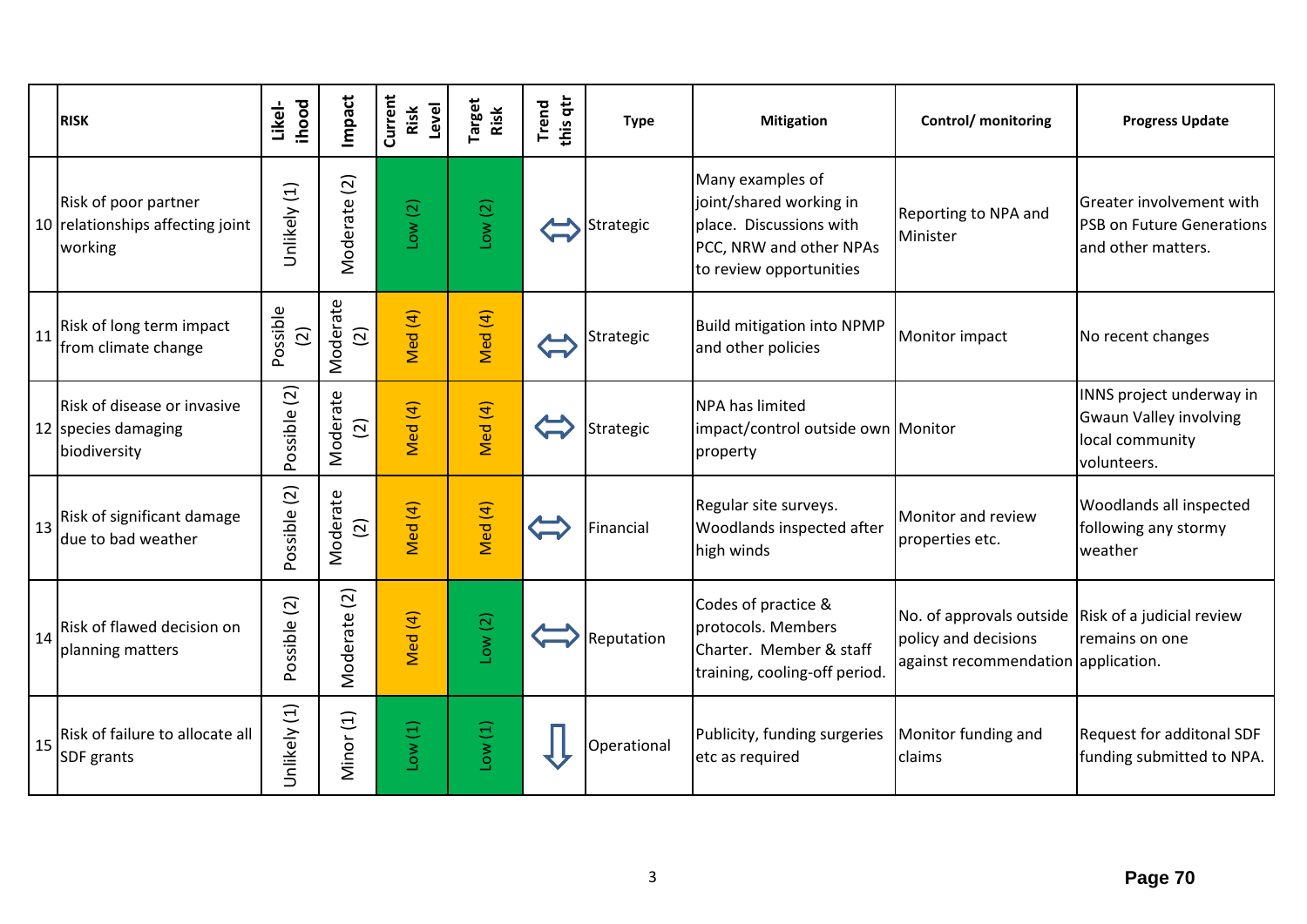|    | <b>RISK</b>                                                                                              | ihood<br>Likel- | Impact                              | Current<br>Level<br>Risk      | <b>Target</b><br>Risk | this qtr<br><b>Trend</b> | <b>Type</b> | <b>Mitigation</b>                                                                                                                                                            | Control/ monitoring                                         | <b>Progress Update</b>                                                                                                                                                     |
|----|----------------------------------------------------------------------------------------------------------|-----------------|-------------------------------------|-------------------------------|-----------------------|--------------------------|-------------|------------------------------------------------------------------------------------------------------------------------------------------------------------------------------|-------------------------------------------------------------|----------------------------------------------------------------------------------------------------------------------------------------------------------------------------|
| 16 | Risk of lack of staff<br>capacity/skills for key work                                                    | Possible (2)    | Moderate<br>$\overline{2}$          | Med (4)                       | Med (4)               |                          | Operation   | Training programme<br>planned around skills<br>needed. Buy in expertise as potential/actual<br>required.                                                                     | Project planning and<br>reviews to identify<br>problems     | Voluntary retirements of<br>long serving staff may<br>reduce corporate<br>knowledge.                                                                                       |
|    | Risk of major incident<br>17 affecting or involving NPA<br>staff and resources                           | Unlikely (1)    | Moderate<br>$\widetilde{2}$         | Low(2)                        | Low(2)                |                          | Strategic   | Monitor special events.<br>Response plan in place. In<br>contact with other agencies                                                                                         | Monitoring                                                  | Contingency plans being<br>prepared for key activities                                                                                                                     |
| 18 | Risk of causing significant<br>environmental damage due<br>to actions by NPA staff or<br>on NPA property | Unlikely (1)    | Moderate (2)                        | Low(2)                        | Low(2)                |                          | Reputation  | <b>Risk assessments for</b><br>operation and location in<br>place, staff training.                                                                                           | Incident reporting &<br>monitoring by H&S<br>group and CMT. | <b>IOSH training course</b><br>completed.                                                                                                                                  |
|    | Risk of loss of major NPA<br>19 operational building due to<br>fire or other damage                      | Unlikely (1)    | $\widetilde{\mathcal{E}}$<br>Severe | $\widehat{\mathbf{S}}$<br>Med | Med <sub>(3)</sub>    |                          | Operation   | All buildings well<br>maintained. Security & fire<br>alarm systems in place.<br>Insurance to cover some<br>costs                                                             | <b>Annual inspections</b>                                   | <b>Business continuity plans</b><br>to be completed                                                                                                                        |
| 20 | Risk of major IT failure or<br>virus attack etc                                                          | Unlikely (1)    | $\overline{3}$<br><b>Severe</b>     | Ned(3)                        | Med <sub>(3)</sub>    |                          | Operation   | Daily backup of data.<br>Backup email server in<br>place. Disaster recovery<br>facilities in place on second<br>site. Security updates<br>installed as soon as<br>available. | Monitor back up<br>procedures and security<br>logs.         | Following an IT audit by<br>Gateway it was consider<br>that the risk were over<br>statement. The risk level<br>has accordingly been<br>reduced from a High to a<br>medium. |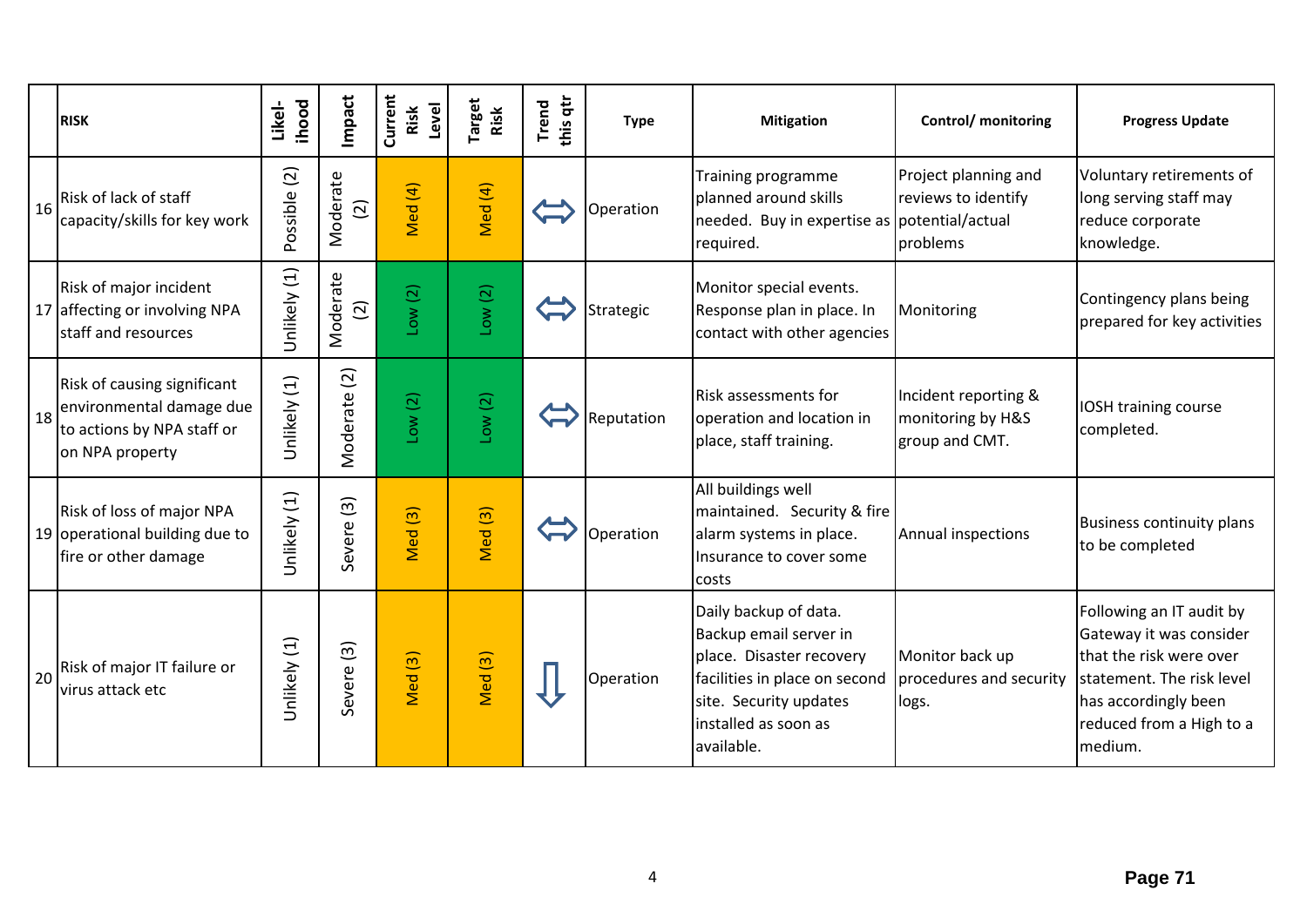|    | <b>RISK</b>                                                        | ihood<br>Likel- | Impact                     | Current<br>Level<br>Risk | Target<br>Risk     | this qtr<br><b>Trend</b> | <b>Type</b> | <b>Mitigation</b>                                                                                 | <b>Control/</b> monitoring      | <b>Progress Update</b>                                                                                                                         |
|----|--------------------------------------------------------------------|-----------------|----------------------------|--------------------------|--------------------|--------------------------|-------------|---------------------------------------------------------------------------------------------------|---------------------------------|------------------------------------------------------------------------------------------------------------------------------------------------|
| 21 | Risk of failure of phone<br>system                                 | Unlikely (1)    | $\widehat{S}$<br>Severe    | $\boxed{3}$<br>Med       | Med <sub>(3)</sub> |                          | Operational | Maintenance contract in<br>place                                                                  | Monitor performance             | Continue with<br>maintenance contract.<br>Reviewing replacement<br>systems and costs.                                                          |
|    | 22 Risk of loss of key legal<br>documents                          | Unlikely (1)    | Moderate<br>$\widehat{2}$  | Low(2)                   | Low(2)             |                          | Financial   | Key documents in fire safe,<br>copies made, many also<br>electronic copies.                       | Staff trainin and<br>awareness. | No recent changes                                                                                                                              |
|    | Risk of inaccurate GIS and<br>23 other data for decision<br>making | Possible (2)    | Moderate<br>$\overline{c}$ | Med (4)                  | Low(2)             |                          | Operational | <b>Upgrading to QGIS system</b><br>to give improved controls<br>and easier to use.                | Review data standards           | Communication link set up<br>with Brecon and software<br>installed. Staff training to<br>start in July.                                        |
| 24 | Risk of failing to deliver<br>approved LDP                         | Possible (2)    | Moderate (2)               | Med (4)                  | Low(2)             |                          | Financial   | Guidance from WG sets out<br>process.                                                             | LDP working party               | Consultations on delivery<br>agreement, review report<br>and sustainability appraisal<br>complete. 4 community<br>awareness workshops<br>held. |
| 25 | Risk of failure to maintain<br>performance of DM service           | Possible (2)    | Moderate (2)               | Med (4)                  | Low(2)             |                          | Operational | New systems and<br>procedures in place, staff<br>training. Outsourcing used<br>for peak workloads | Monitor & report<br>performance | Jan - Apr quarterly<br>performance was 78% but<br>15th in WG league table.                                                                     |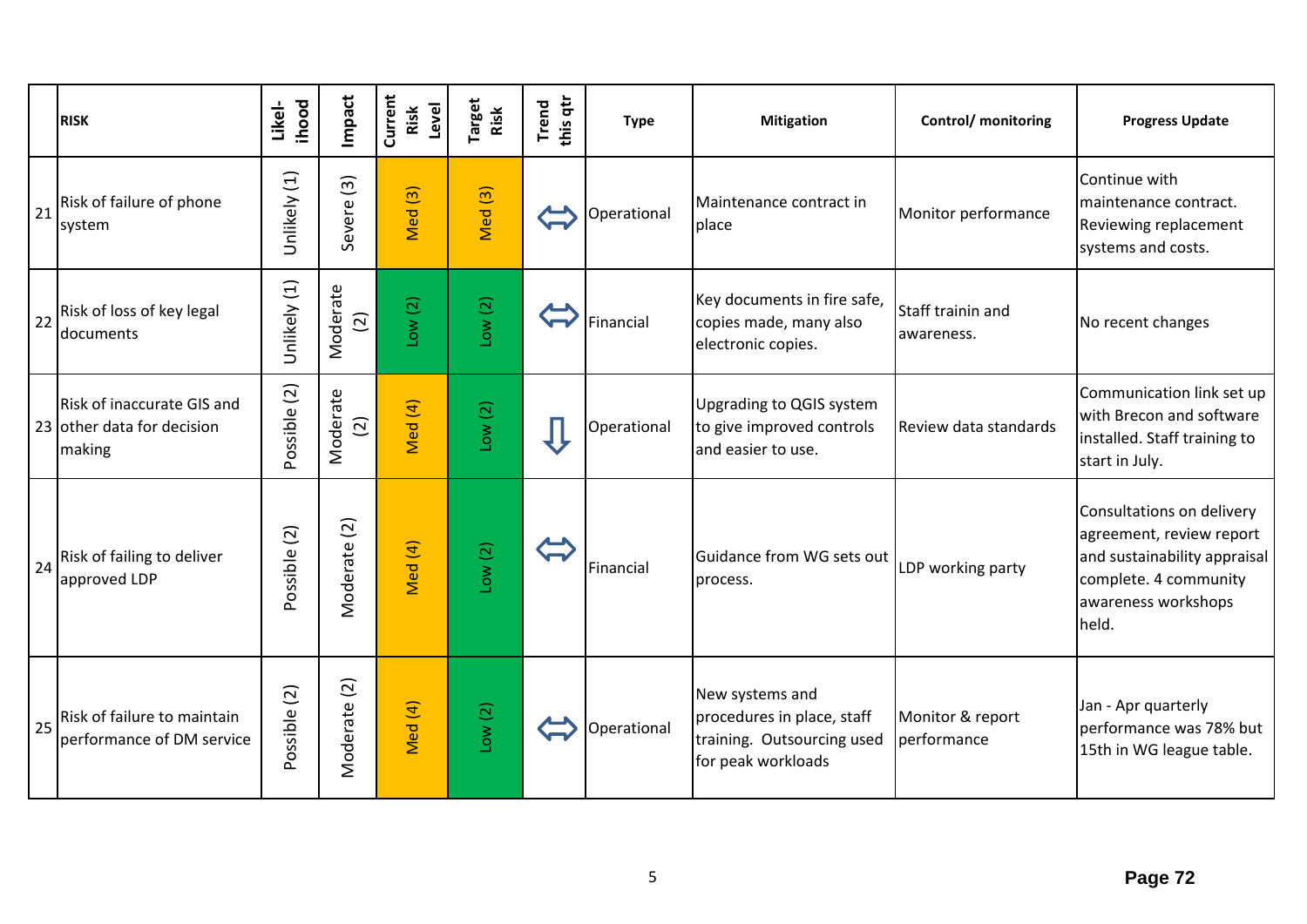|    | <b>RISK</b>                                                                                                                                 | ihood<br>Likel-            | Impact                     | Current<br>Level<br>Risk | <b>Target</b><br>Risk | this qtr<br>Trend | <b>Type</b> | <b>Mitigation</b>                                                                                           | Control/ monitoring                                                               | <b>Progress Update</b>                                                   |
|----|---------------------------------------------------------------------------------------------------------------------------------------------|----------------------------|----------------------------|--------------------------|-----------------------|-------------------|-------------|-------------------------------------------------------------------------------------------------------------|-----------------------------------------------------------------------------------|--------------------------------------------------------------------------|
| 26 | Failure to meet affordable<br>housing targets                                                                                               | Probable<br>$\widehat{3}$  | Moderate<br>$\overline{c}$ | High (6)                 | Low(2)                |                   | Strategic   | Affordable housing policies<br>to be amended in LDP<br>review                                               | Monitoring                                                                        | Continue monitoring -<br>number of applications<br>approved and refused. |
| 27 | Risk of failure to improve<br>web access and document<br>management for DM<br>service                                                       | $\overline{2}$<br>Possible | (2)<br>Moderate            | Med (4)                  | Low(0)                |                   | Operational | Difficult to implement with<br>present planning system<br>configuration.                                    | <b>Report to CMT</b>                                                              | Investigating solution with<br>PCC and alternative<br>systms.            |
|    | Risk of failure to manage<br>28 conservation sites to<br>achieve service standard                                                           | Unlikely (1)               | Minor (1)                  | Low(1)                   | Low(1)                |                   | Operational | Sites monitored annually,<br>management plans<br>reviewed                                                   | <b>Regular monitoring</b>                                                         | Bids for additional funding<br>submitted.                                |
| 29 | Risk of failure to meet<br>service standard for RoWs                                                                                        | Unlikely (1)               | Minor (1)                  | Low(1)                   | Low(1)                |                   | Operational | Annual condition inspection<br>of length Coast Path &<br>routine inspections of<br>inland paths. Insurance. | Monitor condition                                                                 | Some capital grant<br>available for 2016/7.                              |
| 30 | Risk of failing to meet<br>Carew Castle long term<br>lease obligations and<br>maintenance especially on<br>causeway and castle<br>stonework | $\boxed{2}$<br>Possible    | $\boxed{2}$<br>Moderate    | Med (4)                  | Low(1)                |                   | Financial   | Regular inspections and<br>maintenance actions. 60+<br>years remain on lease.                               | Annual work<br>programme. Emergency<br>works completed quickly submission to Cadw | 5 year management plan<br>being prepared for                             |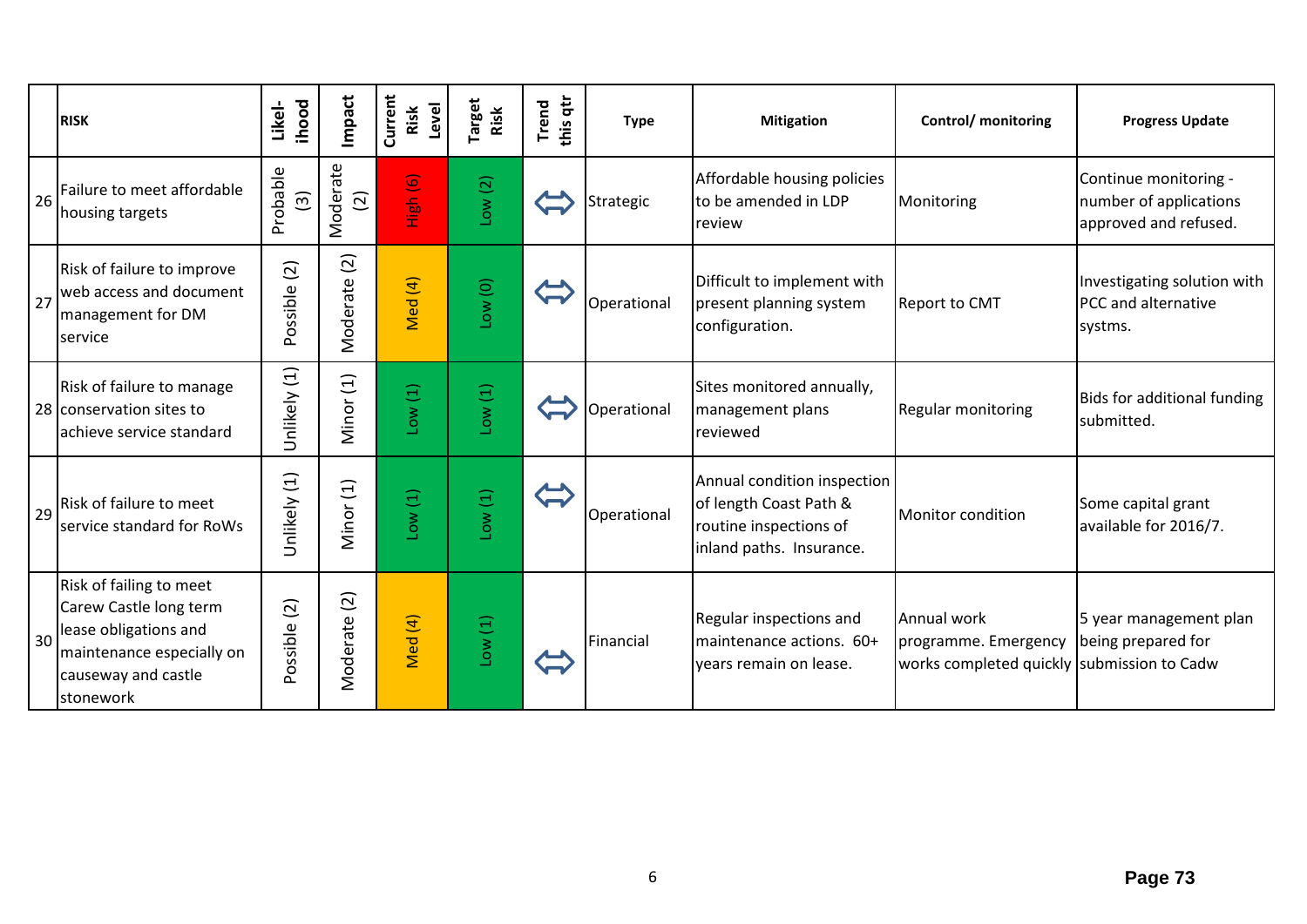|    | <b>RISK</b>                                                                                    | ihood<br>Likel- | Impact                     | Current<br>Level<br>Risk | <sup>r</sup> arget<br>Risk | this qtr<br><b>Trend</b> | <b>Type</b> | <b>Mitigation</b>                                                                                                                                                                                               | Control/ monitoring                                                                                                                                 | <b>Progress Update</b>                                                                                                                         |
|----|------------------------------------------------------------------------------------------------|-----------------|----------------------------|--------------------------|----------------------------|--------------------------|-------------|-----------------------------------------------------------------------------------------------------------------------------------------------------------------------------------------------------------------|-----------------------------------------------------------------------------------------------------------------------------------------------------|------------------------------------------------------------------------------------------------------------------------------------------------|
| 31 | Incident due to failure to<br>adequately maintain and<br>repair paths, sites and<br>properties | Unlikely (1)    | $\overline{c}$<br>Moderate | Low(2)                   | Low(2)                     |                          | Financial   | Annual inspections of<br>buildings & sites. Routine<br>maintenance. Reports<br>from staff, coast guard and<br>public. Insurance                                                                                 | Implementation of<br>annual work programme<br><b>Emergency works</b><br>completed quickly,<br>Incidents reported to<br>H&S group. Property<br>Group | Annual inspection<br>completed                                                                                                                 |
| 32 | Incident due to falling trees<br>or branches in our property                                   | Unlikely (1)    | Vloderate (2)              | Low(2)                   | Low(2)                     |                          | Financial   | <b>Woodland Strategy. Annual</b><br>inspection of all woodland<br>sites. Additional inspection<br>following dangerous<br>weather conditions. £25m<br>public liability insurance                                 | Implementation of<br>annual work<br>programme. Site<br>assessment reports                                                                           | Repair work completed<br>following winter storms                                                                                               |
| 33 | Incident due to driver<br>error/vehicle fault                                                  | Unlikely (1)    | Moderate (2)               | Low(2)                   | Low(2)                     |                          | Financial   | All vehicles maintained to<br>manufacturers<br>recommendations.<br>Vehicles checked for<br>roadworthiness. Driver<br>licence and vehicle<br>documentation checked.<br>Staff driving assessed. Staff<br>training | Regular vehicle checks.<br>Annual check of drivers'<br>licences. Accidents<br>involving Authority<br>vehicles reported to H&S<br>group.             | Monitoring vehicle damage<br>following a slight increase.<br>Reviewing how to check<br>driving licences now that<br>paper no longer available. |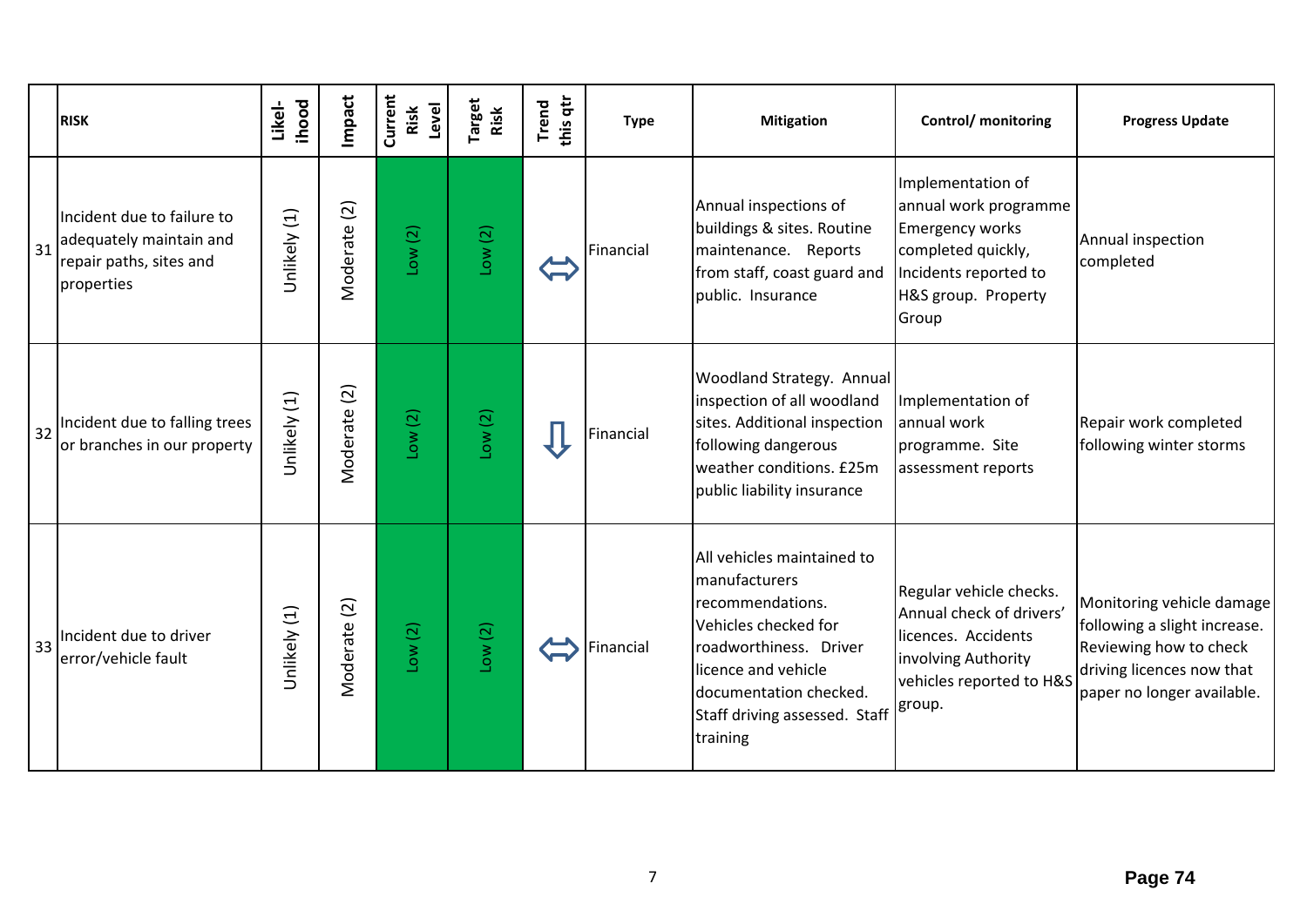|    | <b>RISK</b>                                                                                                                 | ihood<br>Likel-             | Impact                     | Current<br>Risk<br>Level | Target<br>Risk | this qtr<br><b>Trend</b> | <b>Type</b> | <b>Mitigation</b>                                                                                                                                                            | Control/ monitoring                                                                                       | <b>Progress Update</b> |
|----|-----------------------------------------------------------------------------------------------------------------------------|-----------------------------|----------------------------|--------------------------|----------------|--------------------------|-------------|------------------------------------------------------------------------------------------------------------------------------------------------------------------------------|-----------------------------------------------------------------------------------------------------------|------------------------|
| 34 | Incident caused by or to<br>staff or volunteers                                                                             | Unlikely (1)                | Moderate (2)               | Low(2)                   | Low(2)         |                          | Financial   | Risk assessment for<br>operation and location.<br>Staff training. £25m public<br>liability insurance.<br>Adequate briefing for each<br>volunteer event                       | <b>Review of risk</b><br>assessments. Review of<br>staff training<br>requirements. Incidents<br>reported. | No recent changes      |
|    | Incident to school<br>children/vulnerable persons<br>35 while involved in NPA<br>provided activity, work<br>experience etc. | Unlikely (1)                | Moderate (2)               | Low(2)                   | Low(2)         |                          | Financial   | <b>Risk assessment for</b><br>operation and location. DBS Review of risk<br>Checks. Child protection<br>policy. Staff training. £25m reported.<br>public liability insurance | assessments. Incidents                                                                                    | No recent changes      |
|    | Incident caused by faulty<br>34 merchandise, food etc<br>provided by NPA                                                    | Unlikely (1)                | Moderate (2)               | Low(2)                   | Low(2)         |                          | Financial   | Reliable supply sources.<br>Merchandise group<br>monitors products. £25m<br>public liability insurance                                                                       | Incidents reported                                                                                        | No recent changes      |
| 35 | Incident caused by livestock<br>managed by NPA                                                                              | Possible (2)                | Moderate<br>$\widehat{2}$  | Med (4)                  | Med (4)        |                          | Financial   | Risk assessment for<br>operation and location,<br>Staff training, £25m public<br>liability insurance                                                                         | Incidents reported to<br>H&S officer                                                                      | No recent changes      |
| 36 | Cilrehydn Woodland Centre<br>transfer to Coed Cymru                                                                         | $\widetilde{c}$<br>Possible | $\overline{c}$<br>Moderate | Med (4)                  | Low(2)         |                          | Financial   | The Woodland centre's<br>operating costs contined to regarding funding<br>fall in the last financial year<br>reducing ongoing exposure                                       | Update on progress<br>expected from Coed<br>Cymru by Sept 2016                                            |                        |